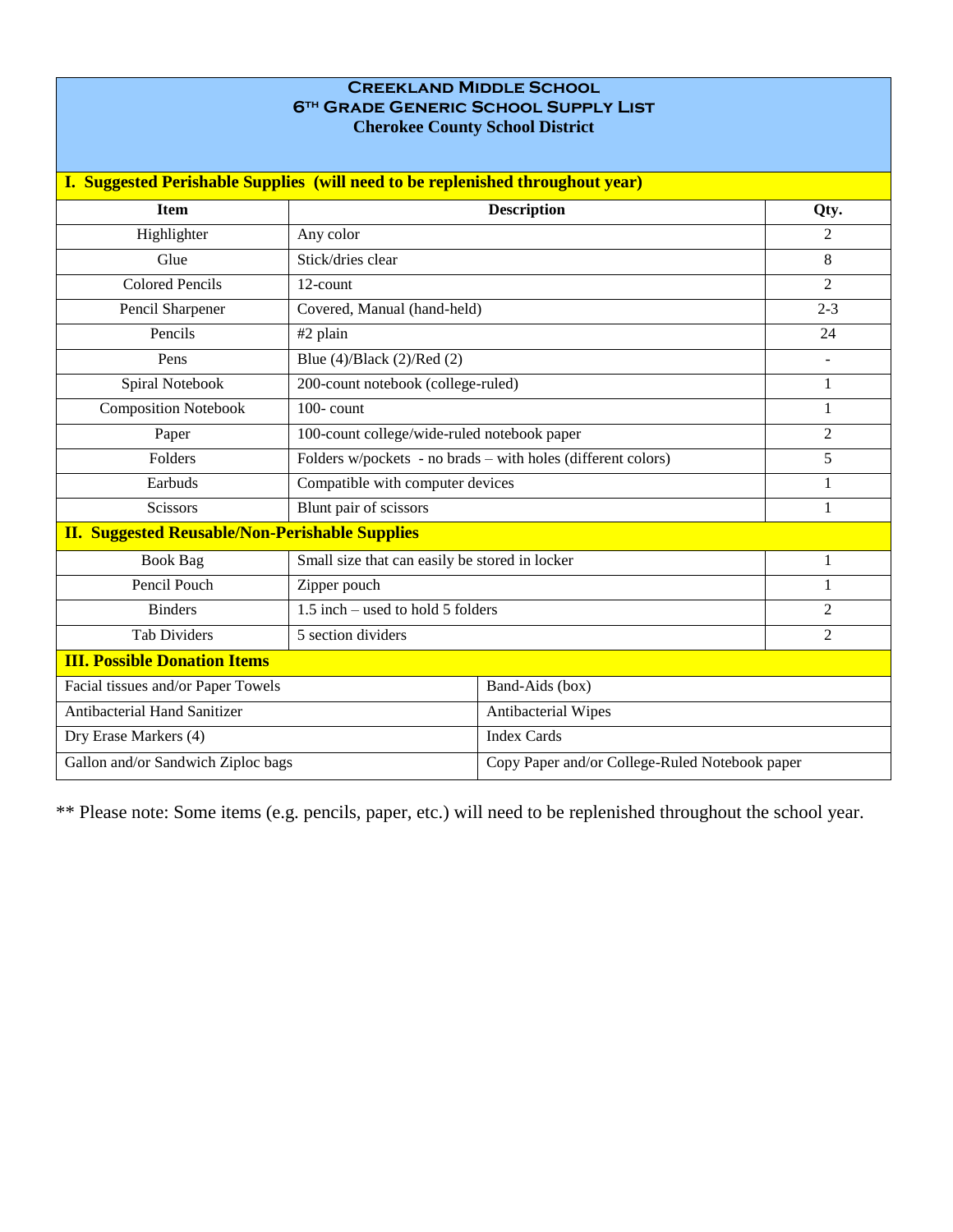## **7th Grade school Supply List Creekland Middle School Cherokee County School District**

| I. Items for a pencil pouch         |                                                                                                               |                                             |                                |  |  |
|-------------------------------------|---------------------------------------------------------------------------------------------------------------|---------------------------------------------|--------------------------------|--|--|
| <b>Item</b>                         | <b>Description</b>                                                                                            |                                             | Quantity.                      |  |  |
| Pencil Pouch                        |                                                                                                               | Large enough to hold the following supplies |                                |  |  |
| <b>Highlighter Variety Pack</b>     | At least 3 colors                                                                                             |                                             | 1 pack                         |  |  |
| Pens                                | Blue, black, red, and green                                                                                   |                                             | At least 4 of each             |  |  |
| Pencils                             | Regular or mechanical                                                                                         | At least:<br>24 regular or<br>8 mechanical  |                                |  |  |
| Replacement Lead                    | Only if needed for mechanical pencils                                                                         | 1 package                                   |                                |  |  |
| <b>Colored Pencils</b>              | At least 8 colors                                                                                             |                                             | 1 package                      |  |  |
| Handheld Pencil Sharpener           | Enclosed (to catch wood shavings)                                                                             |                                             | 1                              |  |  |
| <b>Glue Sticks</b>                  | Dries clear                                                                                                   |                                             | At least 4                     |  |  |
| Mini Stapler                        | Small enough to fit in pencil pouch                                                                           |                                             | 1                              |  |  |
| <b>Staples</b>                      | For stapling pages in interactive notebooks                                                                   |                                             | At least 1<br>package to start |  |  |
| Dry Erase Markers                   | Any color (as long as it shows up well – please no neon)                                                      |                                             | At least 2                     |  |  |
| <b>II. Notebooks and Paper</b>      |                                                                                                               |                                             |                                |  |  |
| Subject:                            |                                                                                                               | <b>Notebook Needed:</b>                     |                                |  |  |
| Science                             | 3-subject spiral notebook (college rule)<br><b>OR</b><br>1 inch binder with 3 dividers and college rule paper |                                             |                                |  |  |
| Lit Comp                            | 3-subject spiral notebook (college rule)<br>$\frac{1}{2}$ inch binder or 3-prong folder with loose-leaf paper |                                             |                                |  |  |
| Literacy Workshop                   | $1\frac{1}{2}$ inch binder<br>1 package of 5 tab dividers                                                     |                                             |                                |  |  |
| Math                                | College rule paper<br>3-subject spiral notebook<br>1 1/2 inch binder<br>2 sets of index cards                 |                                             |                                |  |  |
| <b>Social Studies</b>               | $1\frac{1}{2}$ inch binder<br>Pocket dividers<br>2 sets of index cards                                        |                                             |                                |  |  |
| All Classes                         | Extra college rule paper $-5$ packages to share between classes                                               |                                             |                                |  |  |
| All Classes                         | Ear buds                                                                                                      |                                             |                                |  |  |
| <b>III. Possible Donation Items</b> |                                                                                                               |                                             |                                |  |  |
| <b>Tissues</b>                      |                                                                                                               | <b>Hand Sanitizer</b>                       |                                |  |  |
| Paper towels                        |                                                                                                               | Scissors                                    |                                |  |  |
| <b>Band Aids</b>                    |                                                                                                               | <b>Washable Markers</b>                     |                                |  |  |
| <b>Index Cards</b>                  |                                                                                                               | Antibacterial Wipes                         |                                |  |  |
| White Printer Paper                 |                                                                                                               | <b>Colored Printer Paper</b>                |                                |  |  |
| Rulers                              |                                                                                                               |                                             |                                |  |  |

\*\* Please note: Some items (e.g. pencils, paper, etc.) will need to be replenished throughout the school year.